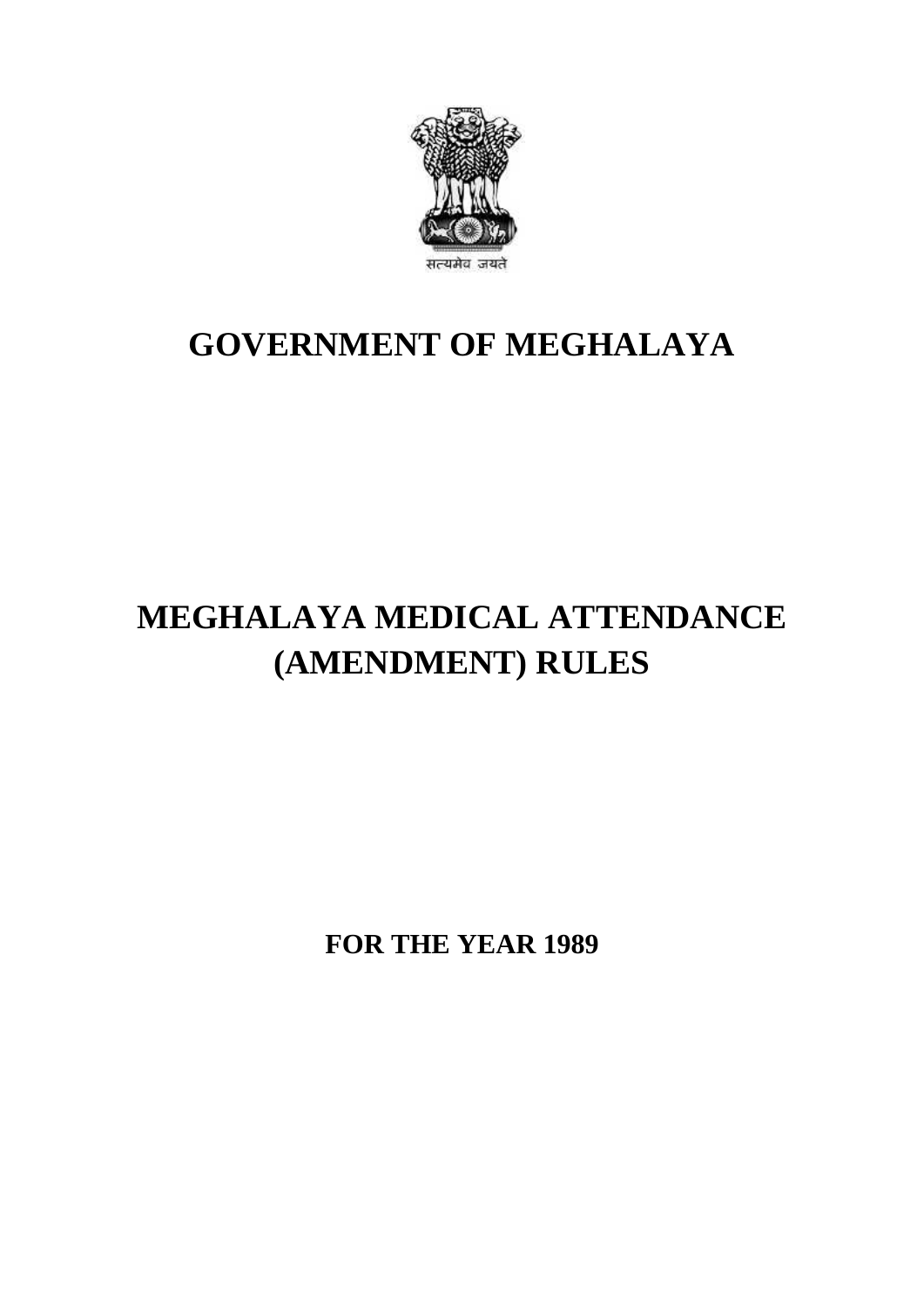## **GOVERNMENT OF MEGHALAYA HEALTH AND FAMILY WELFARE DEPARTMENT**

**….**

### ORDERS BY THE GOVERNOR

#### **NOTIFICATION**

The  $8<sup>th</sup>$  June, 1989

No. Health. 151/88/22:- In exercise of the powers conferred by the proviso to Article 309 of the Constitution, the Governor of Meghalaya is pleased to make the following rules, to amend the Meghalaya Medical Attendance Rules, 1981 (hereinafter referred to as the principal rules):- No. Health. 151/88/22:- In exercise of the powers conferred by the proviso to Article<br>309 of the Constitution, the Governor of Meghalaya is pleased to make the following rules, to<br>amend the Meghalaya Medical Attendance Rul

| principal rules):-              | 309 of the Constitution, the Governor of Meghalaya is pleased to make the following rules, to<br>amend the Meghalaya Medical Attendance Rules, 1981 (hereinafter referred to as the      |
|---------------------------------|------------------------------------------------------------------------------------------------------------------------------------------------------------------------------------------|
| Short title and<br>commencement | 1. (1) These rules may be called the Meghalaya Medical<br>Attendance (Amendment) Rules, 1989.                                                                                            |
|                                 | (2) They shall come into force at once.                                                                                                                                                  |
|                                 | 2. In Rule 2 of the principal rules, for the existing sub-rule (1),<br>the following shall be substituted, namely $-$                                                                    |
|                                 | (1) These Rules shall apply to the following categories of<br>persons, including their respective family members:-                                                                       |
|                                 | (a) Employees in service and pensioners of the<br>Government of Meghalaya;                                                                                                               |
|                                 | (b) Retired members of the Joint Assam Meghalaya Cadre<br>of the All India Services who had served or who are re-<br>employed under the Government of Meghalaya; and                     |
|                                 | (c) Retired judges of the High Court having jurisdiction<br>over and who are residing in Meghalaya unless they<br>choose to opt for Rules otherwise applicable to them in<br>his behalf. |
| "Note                           | 1. In Clause (a), 'employees in service' include those on<br>leave or under suspension.                                                                                                  |
|                                 | 2. 'All India Services' means the Indian Administrative<br>Service, the Indian Police Service and the Indian Forest<br>Service.                                                          |
|                                 | 3. For the purpose of these Rules persons in Clauses (b) and<br>(c) shall be treated as officers belonging to the State                                                                  |

Govt."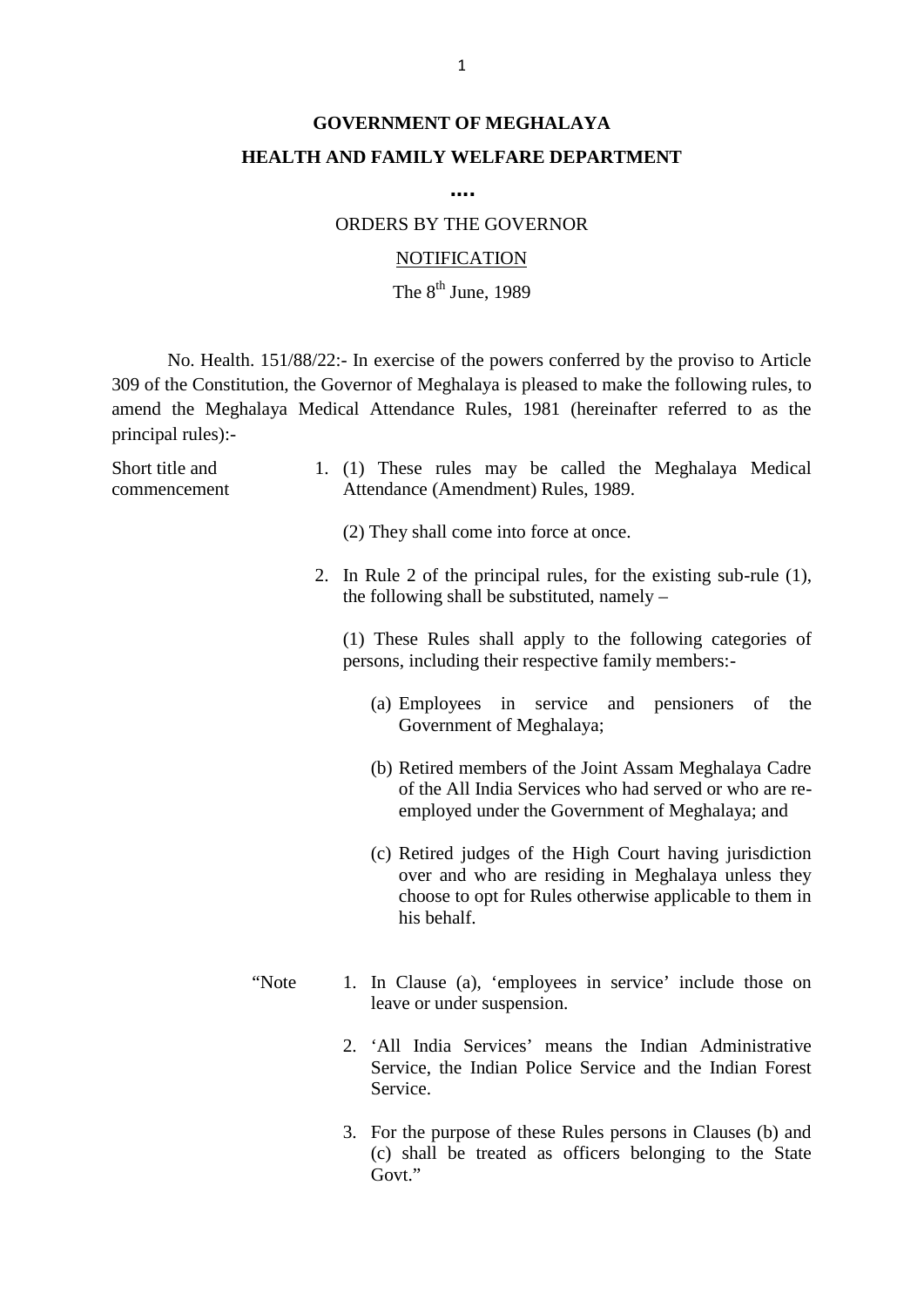|                        | 2                                                                                                                             |
|------------------------|-------------------------------------------------------------------------------------------------------------------------------|
| Amendment of<br>Rule 3 | 3. In Rule 3 of the principal rules -<br>(i) For the existing Clause (b), the following shall be<br>substituted, namely $-$   |
|                        | "(b) 'authorised medical attendant' means s Government Doctor<br>declared as such by the Government for the purposes of these |

Rules other than Rule 9".

|                                     | Pay of Govt. Servant/Pay of Pensioner<br>immediately before retirement. | Accommodation                                                                                                                                                                                                                           |
|-------------------------------------|-------------------------------------------------------------------------|-----------------------------------------------------------------------------------------------------------------------------------------------------------------------------------------------------------------------------------------|
|                                     | (1)                                                                     | (2)                                                                                                                                                                                                                                     |
| (i)                                 | Rs. 3,500.00 and above                                                  | Private Ward with single bed in a room<br>(Special type).                                                                                                                                                                               |
| (ii)                                | Rs. 1,800.00 and above but<br>below $1,800.00$ per month.               | Private Ward with two beds in a room<br>(ordinary type) or single bed in a smaller<br>room.                                                                                                                                             |
| (iii)                               | 1,175.00<br>below<br>Rs.<br>and<br>1,800.00 per month                   | Private Ward with six beds, ten beds or<br>twelve beds in a room depending on<br>availability at the time of admission.                                                                                                                 |
| (iv)                                | Rs. 1,175.00 and below                                                  | General Ward"                                                                                                                                                                                                                           |
| <b>Amendment of Rule</b><br>9       | 6                                                                       | In rule 9, sub-rule $(2)$ , of the principal rules, for the words<br>"Medical Attendant authorised by the Director of Health<br>Services" the words "a Government Doctor authorised as<br>such by two Government" shall be substituted. |
| <b>Amendment of Rule</b><br>7<br>11 |                                                                         | In Rule 11 of the principal rules, for the existing sub-rule<br>$(3)$ , the following shall be substituted, namely –                                                                                                                    |

as Government servant immediately<br>
G. P. WAHLANG<br>
Secretary to the Govt. of Meghalaya G. P. WAHLANG<br>Secretary to the Govt. of Meghalaya<br>Health and Family Welfare Department<br>…